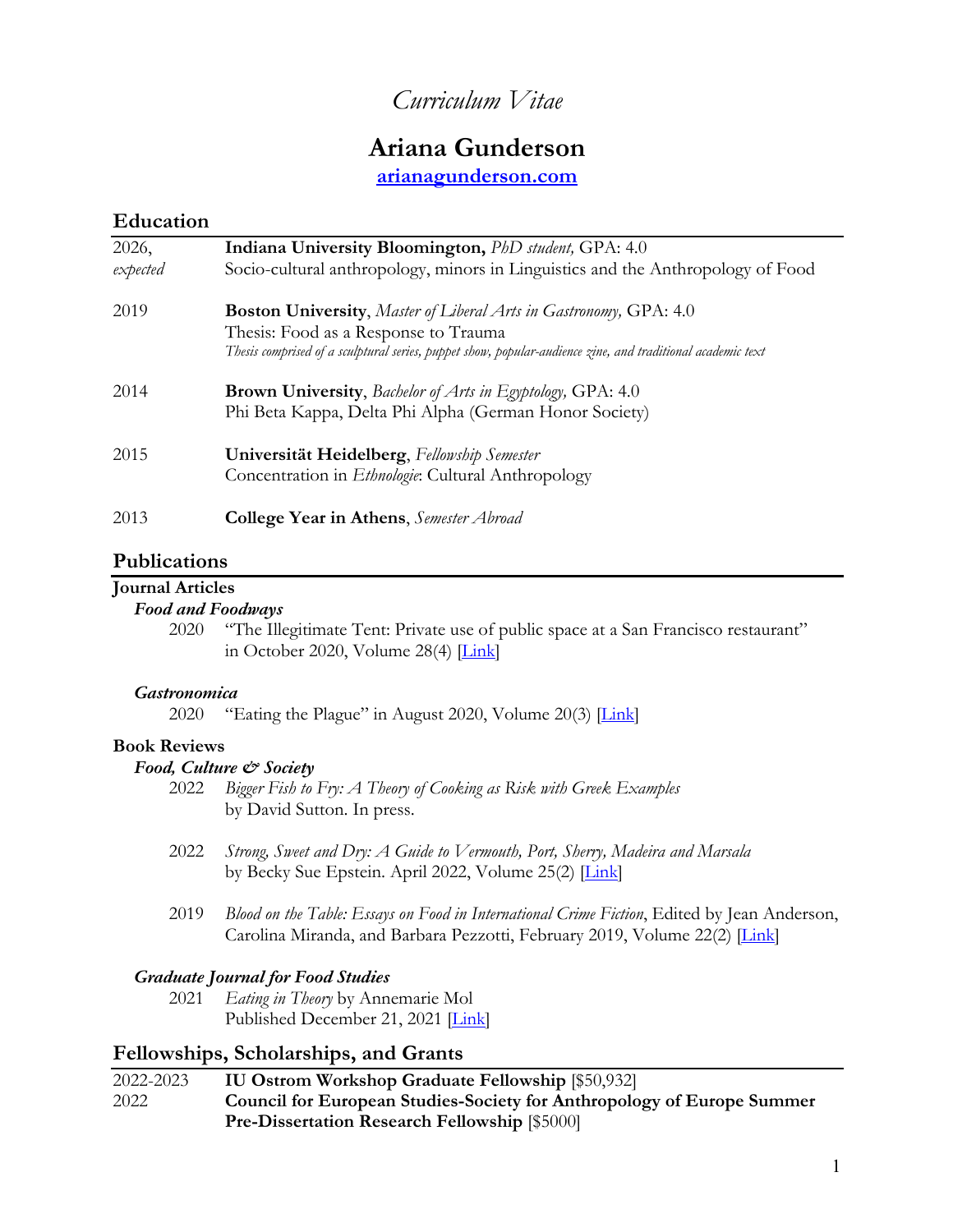| 2022          | IU Institute for European Studies Research Award [\$500]              |
|---------------|-----------------------------------------------------------------------|
| 2022          | Delphi Academy for European Studies Summer Seminar                    |
| 2021-2022     | Foreign Language and Area Studies Fellowship: Modern Greek [\$46,932] |
| 2021-2022     | <b>Skomp Fellowship [\$3,000]</b>                                     |
| 2021          | Title VII Fellowship: Polish [\$6,255]                                |
| 2019          | Concordia University International Graduate Summer School, [\$1,980]  |
| 2019          | Innovate@BU Innovation Week Grant [\$500]                             |
| 2018          | Pardee Center Graduate Summer Fellows Program [\$10,000]              |
| $2015 - 2016$ | Congress-Bundestag Youth Exchange for Young Professionals [\$11,620]  |

# **Invited Talks & Guest Lectures**

| March 2022 | "Food in Anthropology"                                                 |
|------------|------------------------------------------------------------------------|
|            | Introduction to Socio-cultural Anthropology Course, Indiana University |
| April 2021 | "Foraged Vermouth"                                                     |
|            | Living Landscapes Conference, Boston University Gastronomy             |
| March 2020 | "Eating Right for Morality and Gender" [Link]                          |
|            | Guest Instructor, Food & Gender Course at Boston University Gastronomy |
|            | October 2018 "Cape Cod Oysters and Climate Change"                     |
|            | Cotuit Library in Barnstable, Massachusetts                            |

# **Conference Activity**

|      | Panels Organized                                                                           |
|------|--------------------------------------------------------------------------------------------|
| 2021 | "COVID Foodways: changing urban food cultures in the coronavirus pandemic"                 |
|      | JUST FOOD: ASFS / AFHVS / CAFS / SAFN Virtual Conference                                   |
| 2018 | "Place and Time in Food Memory: Migration and Nostalgia"                                   |
|      | AFHVS / ASFS Annual Conference, University of Wisconsin-Madison                            |
|      | <b>Papers Read</b>                                                                         |
| 2022 | "Private or Public? The Fractal Recursivity of Restaurant Space"                           |
|      | AFHVS / ASFS Annual Conference, University of Georgia Athens                               |
| 2022 | "She's a rotten, recipe-stealing bitch:' conflicting theories of recipe ownership"         |
|      | 23 <sup>rd</sup> Annual Michicagoan Graduate Student Conference in Linguistic Anthropology |
| 2021 | "Shared Spaces? Challenging public & private space in San Francisco's COVID                |
|      | outdoor dining"                                                                            |
|      | JUST FOOD: ASFS / AFHVS / CAFS / SAFN Virtual Conference                                   |
| 2018 | "Dinner Parties: A Research Site for Food Memory"                                          |
|      | AFHVS / ASFS Annual Conference, University of Wisconsin-Madison                            |
|      | <b>Other Presentations and Sessions</b>                                                    |
| 2022 | "Barriers to Access: Boundary Maintenance in San Francisco COVID Outdoor                   |
|      | Dining"                                                                                    |
|      | Poster at the AFHVS / ASFS Annual Conference, University of Georgia Athens                 |
| 2021 | "Shared Spaces? Critically exploring San Francisco's COVID outdoor dining through          |
|      | photographs"                                                                               |
|      | Poster at the American Anthropological Association Annual Meeting, Baltimore               |
| 2021 | "Vermouth Storytelling Workshop" Co-organizer of 2-part workshop                           |
|      | JUST FOOD: ASFS / AFHVS / CAFS / SAFN Virtual Conference                                   |
| 2020 | "Vermouth Storytelling" [Link] With Video Recipe: [Link]                                   |
|      | AFHVS / ASFS Twitter Conference                                                            |
|      | $\mathcal{D}$                                                                              |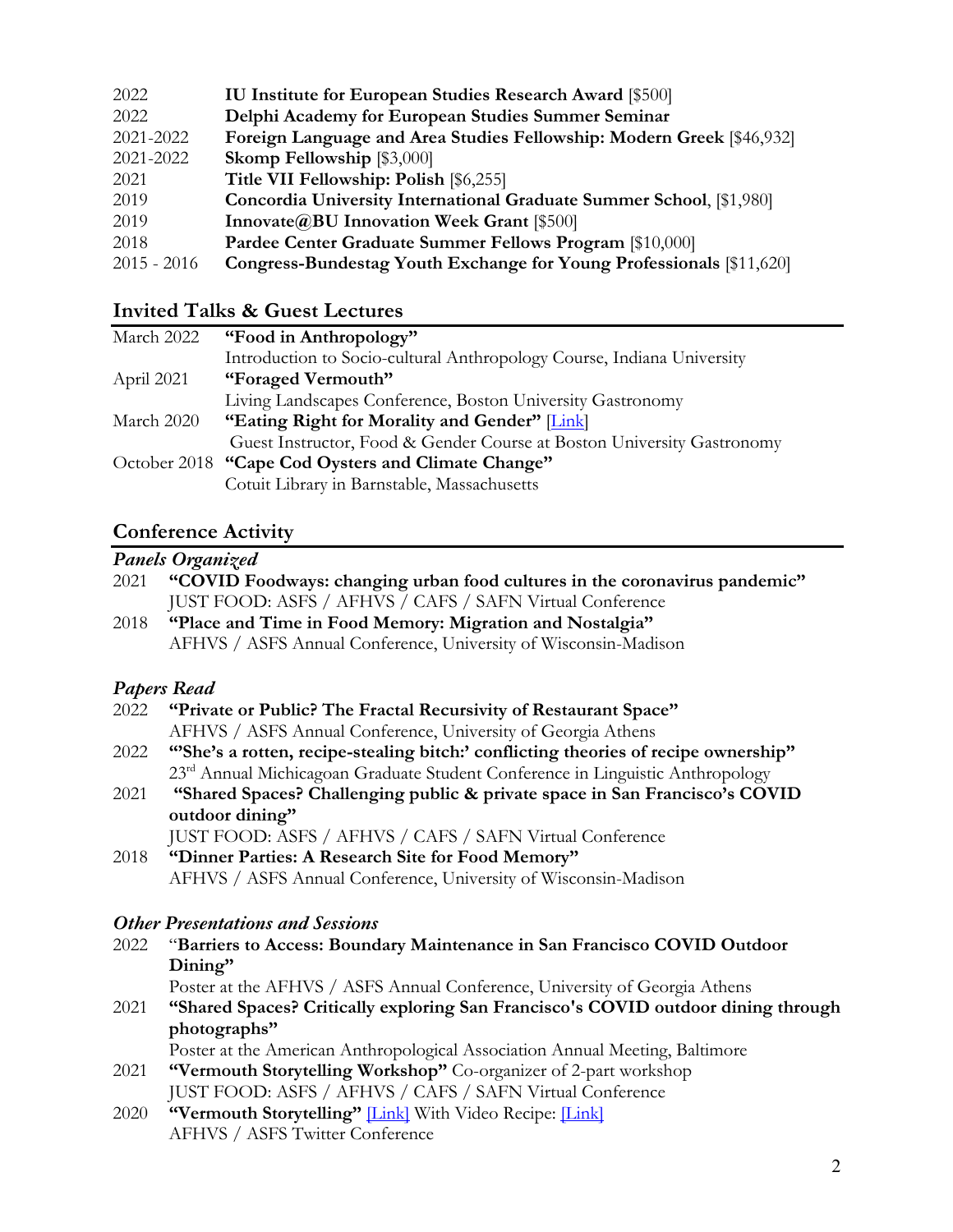- 2019 **"Sensing the Wild"** Sensory Session Organizer ASFS / AFHVS Annual Conference, University of Alaska-Anchorage
- 2018 **"Nostalgia Picnic: Eating Food and Talking Memory, Talking Food and Eating Memory"**
- AFHVS / ASFS Annual Conference, University of Wisconsin-Madison 2018 **"The Future of the Dinner Party: A Collaborative Food Research Methodology"** Poster at the Future of Food and Nutrition Conference, Tufts University *Winner of the Favorite Poster Presentation prize, voted by conference attendees*

### *Conference Travel Grants*

- 2022 **ASFS / AFHVS Annual Conference 2022, University of Georgia** ASFS Student Travel Grant [\$250] AFHVS Student Travel Grant [\$250] IU Food Institute Travel Grant [\$200]
- 2021 **American Anthropological Association Annual Meeting**  IU GPSG Student Travel Grant [\$500] IU College of Arts and Sciences Student Travel Grant [\$300] 2019 **ASFS / AFHVS Annual Conference 2019, University of Alaska-Anchorage**
- ASFS Student Travel Grant [\$500] BU Gastronomy Student Travel Grant [\$300]

## **Academic Awards**

| 2021 | Award for Outstanding Academic Achievement: Polish                              |
|------|---------------------------------------------------------------------------------|
|      | Indiana University Summer Language Workshop                                     |
| 2019 | Award for Excellence in Graduate Study: Gastronomy                              |
|      | The highest award granted by Boston University's Metropolitan College           |
| 2018 | Julia Child Award, Gastronomy Program, Boston University                        |
|      | Seminar paper, Anthropology of Food: "Massa Making Whole: Food Memory and Loss" |
|      |                                                                                 |
|      |                                                                                 |

## **Teaching & Facilitation Experience**

| 2020-21       | <b>Facilitator, Alumni Book Club, College Year in Athens</b>                           |
|---------------|----------------------------------------------------------------------------------------|
| 2020          | Coordinator and facilitator of community class "Race, Ethnicity and Food"              |
|               | Gastronomy program, Boston University                                                  |
| $2013 - 2014$ | <b>Departmental tutor, German department, Brown University</b>                         |
| $2011 - 2014$ | <b>Teaching assistant and tutor, International Graduate Student English Education,</b> |
|               | <b>Brown University</b>                                                                |
| 2012          | Teaching assistant, Intensive beginner German class, Brown University                  |

## **Archaeological Excavation**

2016 Burg Wersau Excavation, Universität Heidelberg, 1 month

## **Translation**

2015 "It's Tricky! Hip-Hop in Heidelberg" Ethnographic film on hip-hop in Heidelberg, Germany [Link]*Translated from the German into English*

## **Service**

**Society for the Anthropology of Food and Nutrition** 2022- AAA Program Committee Member